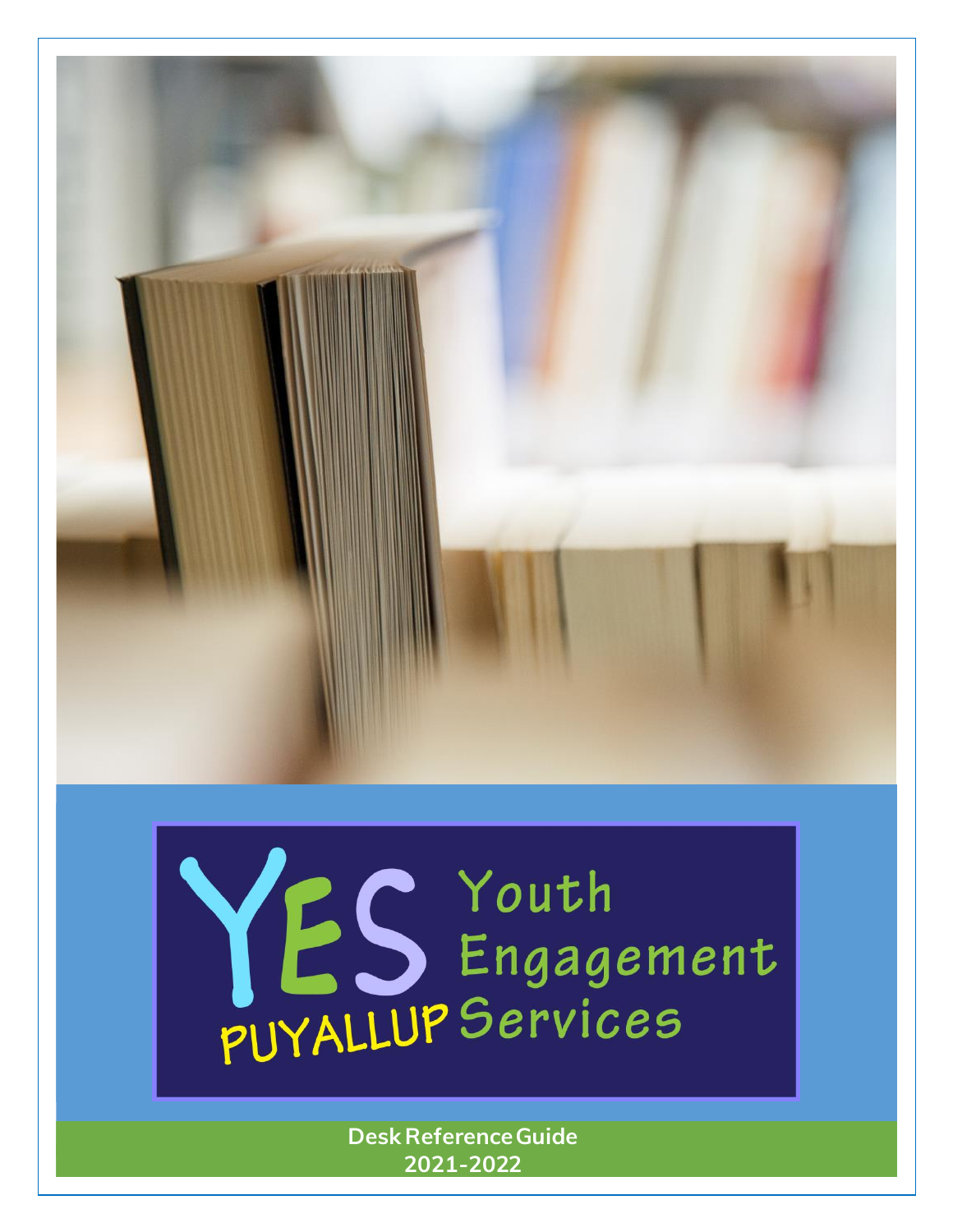# **YES Puyallup Desk Reference 2021-2022**



Page | 1 Revised 10-20-21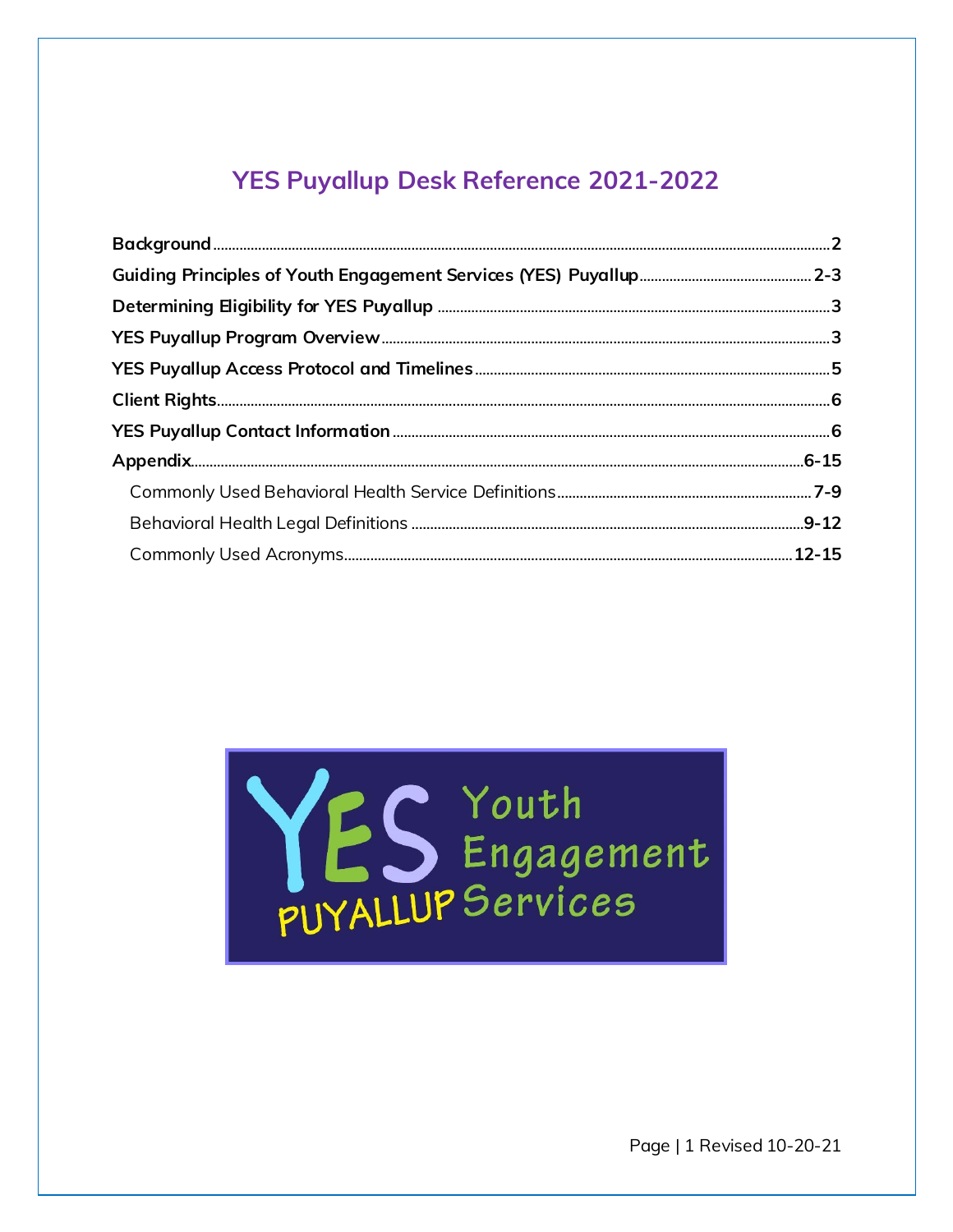#### **I. Background:**

Mary Bridge Children's Hospital and Health Network's mission is partnering for healing and a healthy future. Mary Bridge was established in 1955 to serve the children of the South Puget Sound. Today, Mary Bridge has grown into a comprehensive regional network of health services, serving over 90,000 children annually. Our family-centered care philosophy is the cornerstone of all that we do, and our entire network of clinics and programs provides services and accommodations for families in a child-friendly environment. Mary Bridge hosts the only pediatric emergency department within Pierce County and serves children from all over the state. In 2019, Mary Bridge saw over 47,000 emergency department visits.

Mary Bridge's mission to partner for healing and a healthy future underscore our role in connecting to the community and joining together to promote the best health possible for our children. The YES program is a outcome of Kids' Mental Health-Pierce County (KMHPC), a coalition formed in 2018, when Mary Bridge convened 70+ community to address challenges in pediatric mental health service delivery. KMHPC is dedicated to developing a coordinated and responsive behavioral health system that serves the needs of children, youth and families at the right time, in the best place, with the best outcome for every family.

KMHPC now includes 800 members representing over 60 community agencies and stakeholders throughout Pierce County. Participants reflect the breadth of Pierce County's resources, including community mental health agencies, crisis services, law enforcement, educational service districts, juvenile justice, youth support agencies, health care, and disability services. Our shared values engender trust and link coalition members together. Children are at the center of our work. We are committed to supporting children's well-being, promoting cultural responsiveness and equity, and incorporating youth and family's voices into our work. Our long-term vision is to reduce the number and severity of behavioral health issues in school-age children and youth (K-12) across Pierce County by partnering together to bring services to children and families at the time and place of need.

# **II. Guiding Principles of Youth Engagement Services (YES) Puyallup:**

Youth Engagement Services (YES) is a collaborative treatment model that will provides support services and Behavioral Health Navigation to youth and families in Pierce County. YES Puyallup—is a contracted partnership between Mary Bridge, Puyallup, and Kids' Mental Health Pierce County. There are YES Programs in Tacoma and Sumner-Bonney Lake School District.

#### **III. YES Puyallup Program Overview:**

#### **Behavioral Health Navigation:**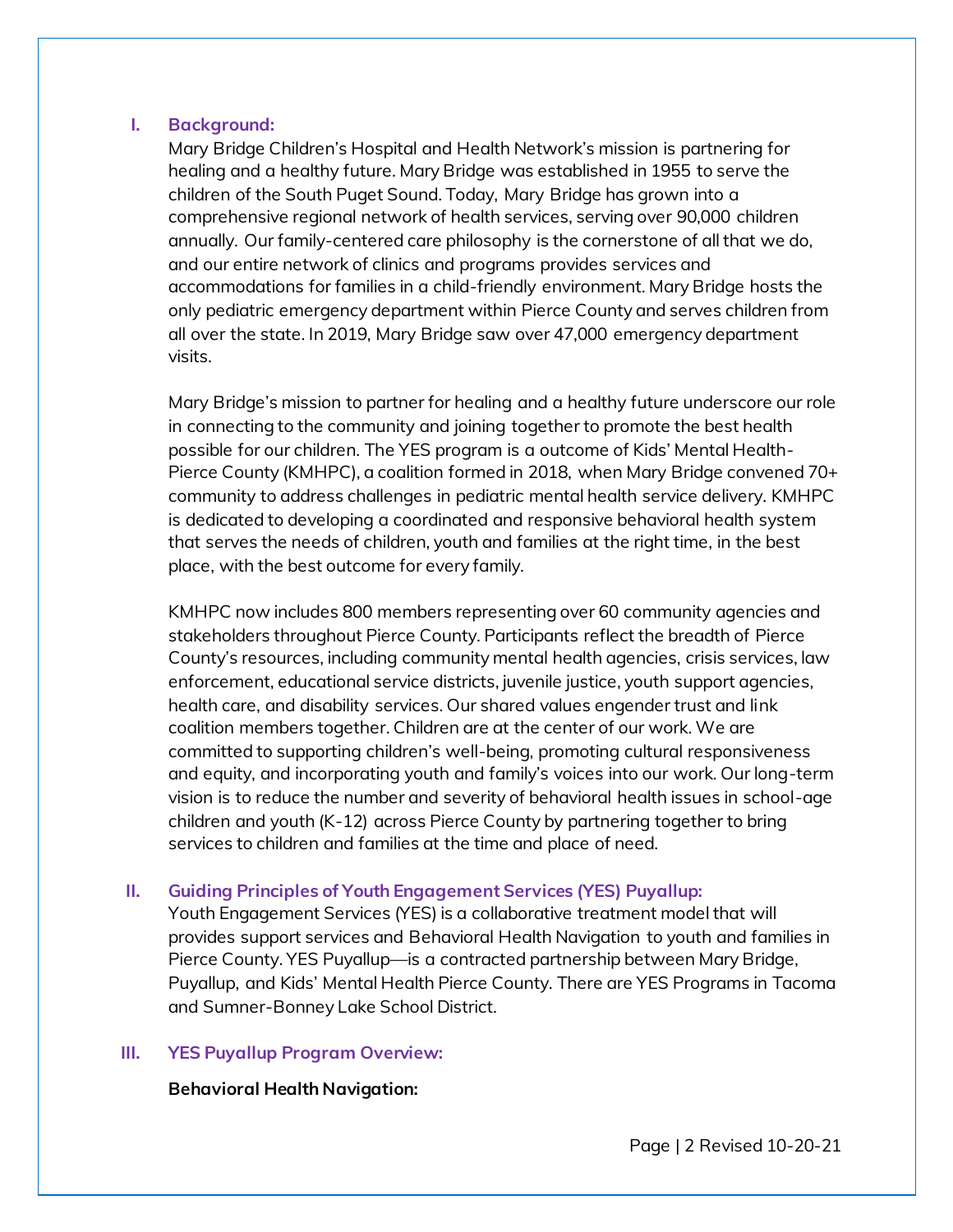The intent of this position is to reduce emergency department utilization for behavioral health needs for youth and provide behavioral health navigation to students who are at risk of interrupted learning due to severe behavioral health risk factors. The position also works to ensure youth are being referred to the appropriate level of service given workforce impacts and service availability.

The Mary Bridge Children's Hospital Behavioral Health Navigator-SW (BHN-SW) is a trainee designated position for individuals who are in the process (LSWAIC) of obtaining clinical licensure (LICSW). All job duties and accountabilities outlined in this job description will be supervised by a Mary Bridge Mental Health Clinician - Social Work II or III.

The BHN-SW is responsible for completing a screening assessment with the parent and/or student and assist with behavioral health navigation to assist the student with accessing community mental health support services and/or referral to Kids Mental Health Pierce County Multi-Disciplinary Team (MDT). The Kids Mental Health Pierce County MDT is a community-based, family-focused multidisciplinary team of at least one Licensed Clinical Social Worker (LICSW), community behavioral health providers, and advocates who aim to assist school personnel and families with complex behavioral health presentations, care coordination and case planning. The MDT assists with tasks such as: outpatient service recommendations, care coordination needs, behavioral management strategies, safety planning strategies, transitional planning, discharge planning and family engagement strategies for youth and families who reside in Pierce County.

As part of an interdisciplinary team, and to promote optimal health outcomes, the BHN-SW provides support and resources to identify and intervene regarding patient/family needs related to mental health, child abuse and neglect; trauma; grief and loss; adjustment to injury/illness; food, shelter, and other basic needs; education and developmental needs, and parenting resource needs.

The BHN-SW joins with youth/patients and their families in identifying solutions to problems that serve barriers as to behavioral health management. Active case management of all aspects of behavioral health needs and services provided for 90 days post referral.

The BHN-SW partners with school counselors, community mental health providers and other service providers in the community to ensure well-coordinated care across the behavioral health care continuum.

#### **BHN-SW Role & Responsibilities:**

- Referrals will be received through the KMHPC website. Referrals will be reviewed by Program Manager and/or delegate and assigned in a timely manner.
- BHN-SW will review referral and contact referent for additional information and strategies for engagement within 48 hours of referral.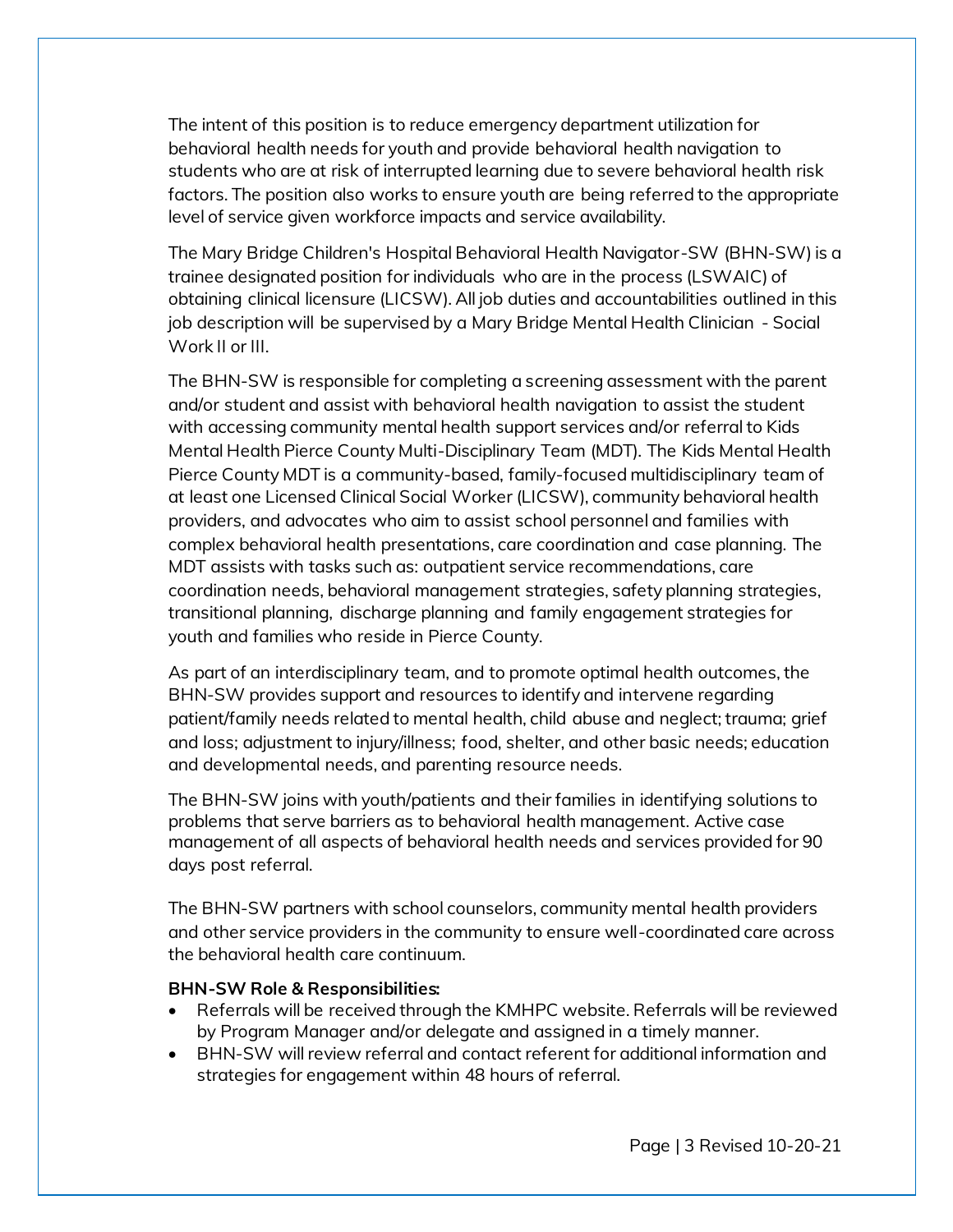- BHN-SW will contact the family and conduct a psychosocial assessment to determine behavioral health needs.
- BHN-SW will work collaboratively with the family to identify and refer for behavioral health services.
- BHN-SW will maintain regular contact with family and school staff through outpatient intake and first session or until goals have been met.
- BHN-SW will work collaboratively with insurance payors to address any case management needs and to assist with referrals as needed.
- BHN-SW will maintain log of activities completed.
- BHN-SW will notify referent of any barriers to engaging the youth/family in services and of case closure (school referrals only).
- BHN-SW will work collaboratively with Mary Bridge Emergency Department on any complex/long-stay patients involving YES referrals and discharges.
- BHN-SW will request and coordinate MDT's as needed on referrals that would benefit from Community MDT.
- BHN-SW will develop and maintain a provider/resource database to assist with identifying resource needs.

# **Emergency Department Discharge Support & Navigation**

Discharge calls allows clinicians and care managers to connect with patients/students who have not been identified by school personal as needing support after a behavioral health crisis. Additionally, these outreach calls aim to effectively prepare patients and families for discharge from the hospital, improve patient and family satisfaction, and decrease hospital readmission rates.

The BHN-SW will be contacting students within 7 days of discharge. The post discharge follow-up phone call allows the patient's actions, questions, and misunderstandings, including discrepancies in the discharge plan, to be identified and addressed, as well as any concerns from caregivers or family members. BHN-SW's will review each patient's:

- Behavioral Health status.
- Behavioral Health Medicines
- Behavioral Health Appointments
- Behavioral Health services
- Plan for what to do if a problem arises.
- Review of Crisis/Safety Plans

#### **Referral to KMHPC Community Multidisciplinary Team (MDT)**

The KMHPC MDT is a community-based, family-focused multidisciplinary team of at least one Licensed Clinical Social Worker (LICSW), community behavioral health providers, and advocates who aim to assist school personnel and families with complex behavioral health presentations, care coordination and case planning. The MDT assists with tasks such as: outpatient service recommendations, care coordination needs, behavioral management strategies, safety planning strategies,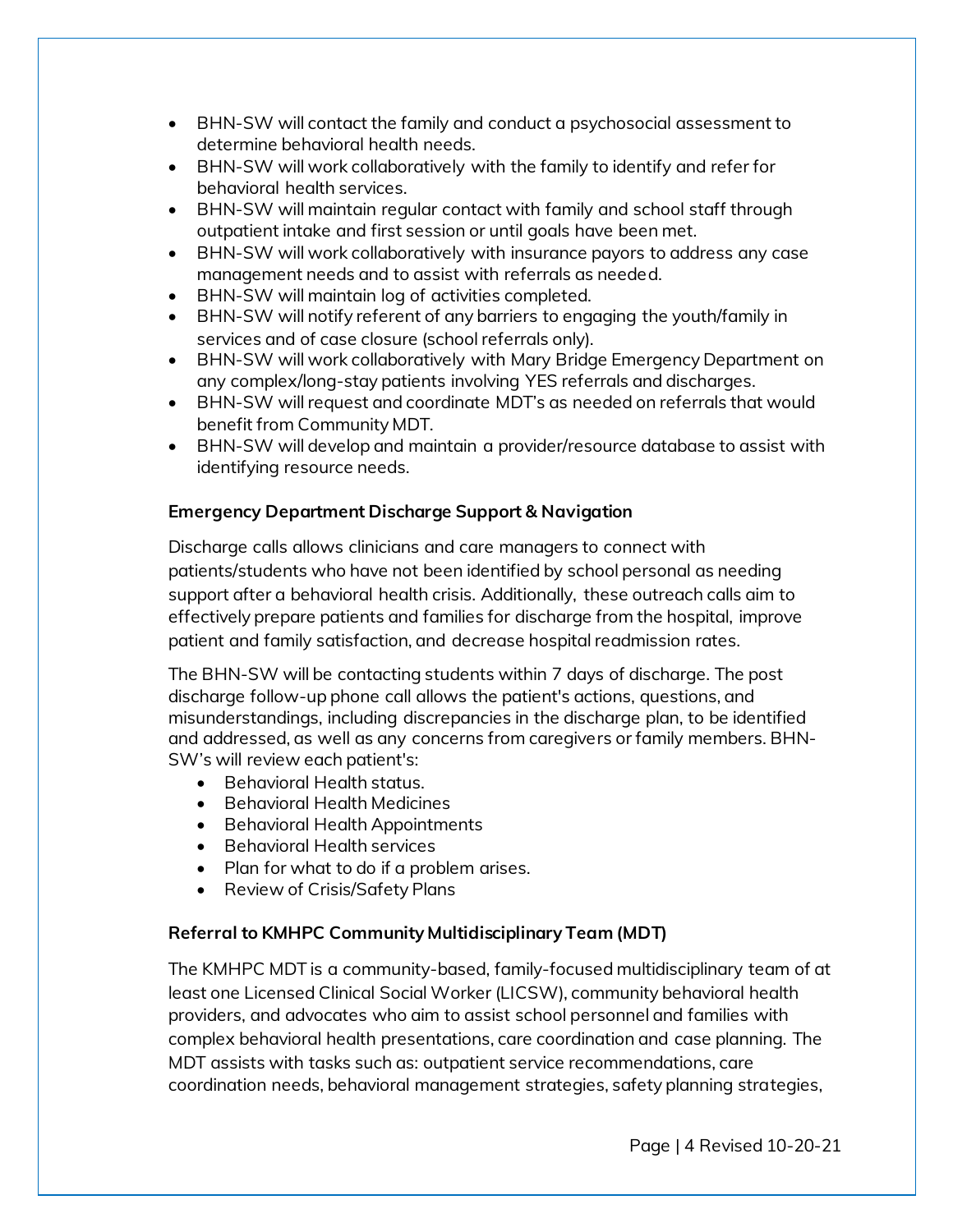transitional planning, discharge planning and family engagement strategies for youth and families who reside in Pierce County.

PSD personal can make a referral directly to the MDT. Once a referral is received the YES Team will work with the PSD Student to obtain a signed release of information for the MDT.

[See KMHPC MDT Guide & FAQ for additional information](https://drive.google.com/file/d/1yzDD7w0F047trebI8ONaAlVMQrAqECpY/view?usp=sharing)

#### **IV. Determining Eligibility for YES Puyallup**

Students who have been identified by PSD Counselors/Social Worker as having a behavioral health need that is not eligible or appropriate for telehealth can be referred to YES Puyallup via the Kids' Mental Health-Pierce County (KMHPC) web portal or email: BHNReferral@multicare.org.

#### **V. YES Puyallup Access Protocol & Timelines**

Student's who have been identified by PSD Counselor/Social Worker as having a behavioral health need can be referred to YES Puyallup via the Kids' Mental Health-Pierce County (KMHPC) web portal or triage line.

**KMHPC Website:** [www.kidsmentalhealthpiercecounty.org](http://www.kidsmentalhealthpiercecounty.org/) **Referral Email:** [BHNReferral@multicare.org](mailto:BHNReferral@multicare.org) **Phone:** TBD

Availability of KMHPC referral portal access to Puyallup Public School district personnel is 24/7. Referrals are reviewed 5 days a week during business hours. Response to referral review will be within 2 business days of referral. Multidisciplinary team (MDT) meetings will occur within 2 weeks of a request.

Case closure is achieved when the student has a plan is in place for recovery and integration within the community. The average hours of service for this stage is 5 hours per student/family for case coordination and documentation.

Any or all of these time estimates will be extended for students and families for whom English is not their language of origin, to ensure interpreter services are available.

YES services are available regardless of instructional modality. PSD referral is a primary pathway for a student to access services.

#### **VI. Client Rights**

Washington Administrative Code (WAC) 388-877-0600 Clinical—Individual rights "You have the right to: (a) Receive services without regard to race, creed, national origin, religion, gender, sexual orientation, age or disability; (b) Practice the religion of choice as long as the practice does not infringe on the rights and treatment of others or the treatment service. Individual participants have the right to refuse participation in any religious practice; (c) Be reasonably accommodated in case of sensory or

Page | 5 Revised 10-20-21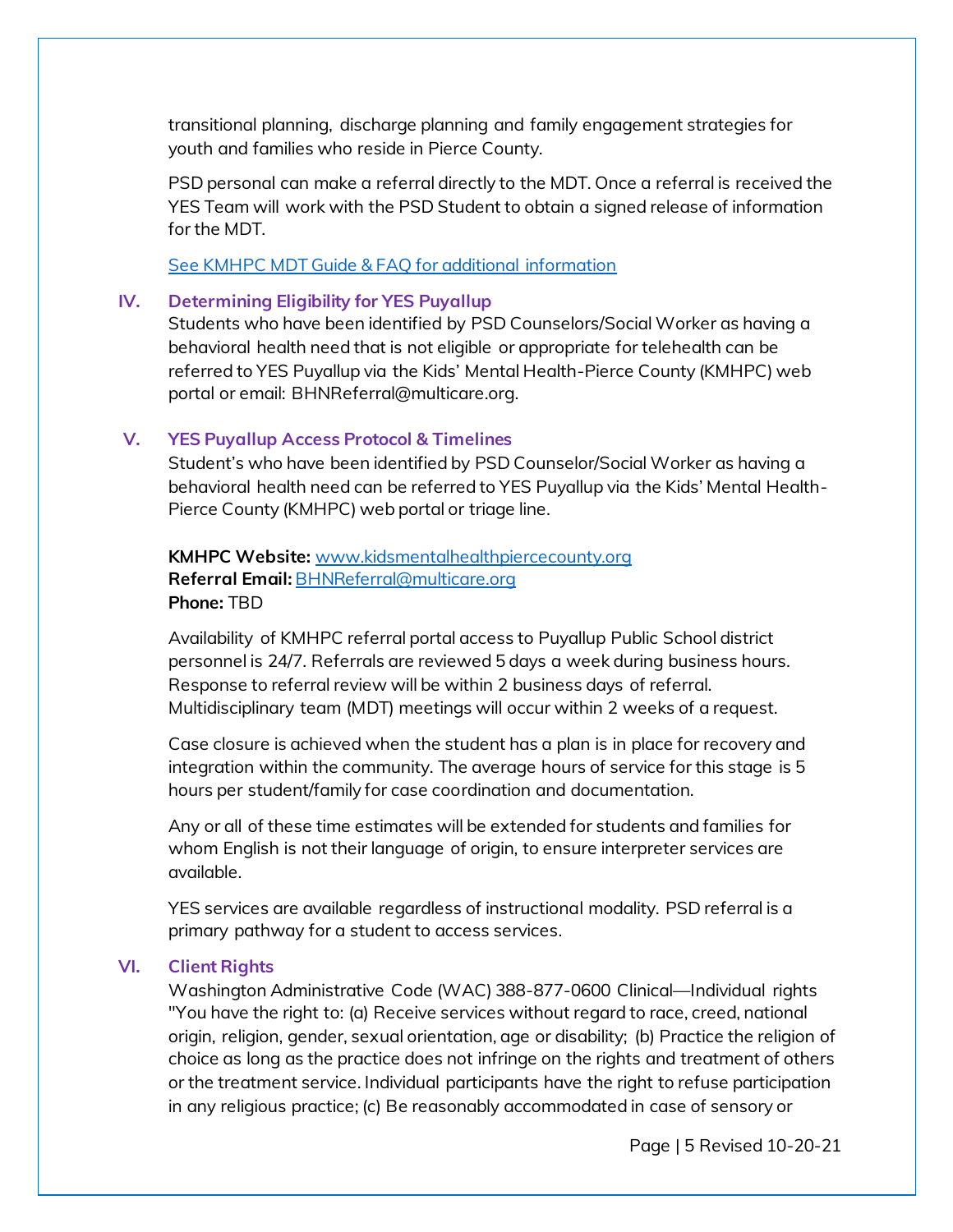physical disability, limited ability to communicate, limited English proficiency, and cultural differences; (d) Be treated with respect, dignity and privacy, except that staff may conduct reasonable searches to detect and prevent possession or use of contraband on the premises; (e) Be free of any sexual harassment; (f) Be free of exploitation, including physical and financial exploitation; (g) Have all clinical and personal information treated in accord with state and federal confidentiality regulations; (h) Review your clinical record in the presence of the administrator or designee and be given an opportunity to request amendments or corrections; (i) Receive a copy of agency grievance system procedures upon request and to file a grievance with the agency, or behavioral health organization (BHO), if applicable, if you believe your rights have been violated; and (j) Lodge a complaint with the department when you feel the agency has violated a WAC requirement regulating behavior health agencies.

| <b>Name</b>                              | Role                     | Email                         | Phone              |  |
|------------------------------------------|--------------------------|-------------------------------|--------------------|--|
| Samantha Patton                          | <b>Behavioral Health</b> | Samantha.Patton@Multicare.org | 253-325-3213       |  |
|                                          | Navigator-SW             |                               |                    |  |
| Ashley Mangum                            | Program Manager          | amangum@multicare.org         | Work: 253-403-1363 |  |
|                                          |                          |                               | Cell: 253-414-2007 |  |
| <b>Puyallup School District Contacts</b> |                          |                               |                    |  |
| Michele Bledsoe                          | Director of Equity       | bledsomt@puyallup.k12.wa.us   | 253-840-8907       |  |
|                                          | and Social Emotional     |                               |                    |  |
|                                          | Wellness                 |                               |                    |  |
|                                          |                          |                               |                    |  |
| Therssa "T" Warren                       | <b>School Social</b>     | warretj@puyallup.k12.wa.us    | 253-435-6724       |  |
|                                          | Worker                   |                               |                    |  |
| Nicole Kaiser                            | <b>School Counselor</b>  | kaisenr@puyallup.k12.wa.us    |                    |  |

#### **YES Puyallup Contact Information:**

#### **Appendix**

#### **Commonly Used Behavioral Health Acronyms and Definitions**

#### **Routine Outpatient:**

Typically involves treatment once per week or less; may include more intensive programs such as 3-5 hours per week

#### **Intensive Outpatient Program (IOP):**

Typically involves 2-4 hours of treatment, 3 to 5 days per week, in a group milieu setting; also including individual and family therapy; length of stay can last for 2 to 16 or more weeks, depending on individual needs

#### **Partial Hospitalization Program:**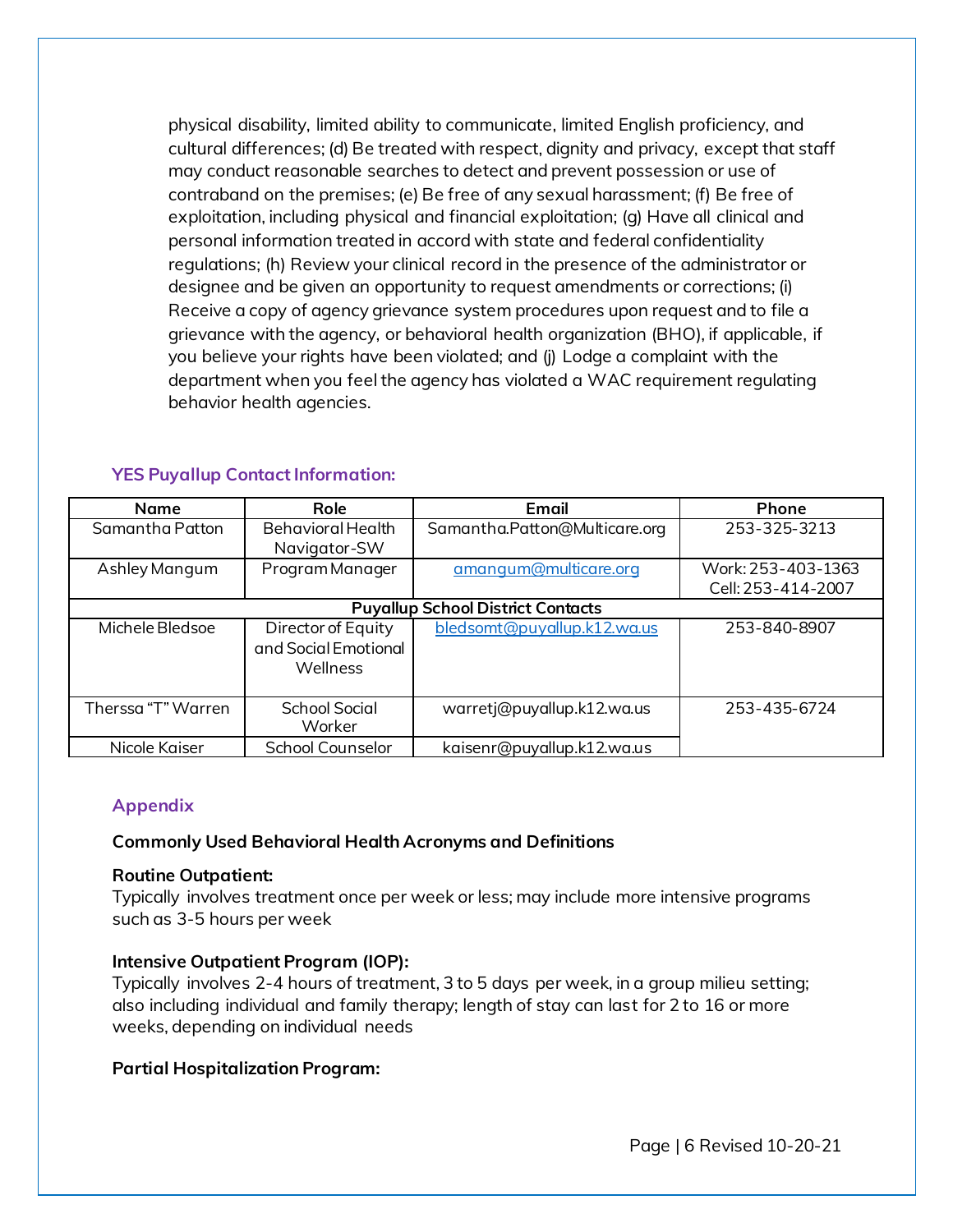Typically involves 6 hours of treatment, 5 to 7 days per week, in a group milieu setting; also includes individual and family therapy; length of stay can last for 2 to 16 or more weeks, depending on individual needs

#### **WISe (Wraparound with Intensive Services):**

A program for Medicaid-eligible children, youth, and their families that provides intensive mental health care; services are available in home and community settings and offer a system of care based on the individualized needs of the child or youth.

# **FAST (Family Access to Stabilization and Teaming):**

Intensive support services are provided to families with children at risk of out of home placement. This is a short-term (up to 90 days) community-based alternative to psychiatric hospitalization or foster care placement. Intended outcomes are increased safety, stabilization, and ensuring children have a permanent family resource.

# **BRS (Behavioral Rehabilitation Services):**

This service is only available to children under the legal authority of Department of Children, Youth and Families. Behavior Rehabilitation Services (BRS) is a temporary intensive wraparound support and treatment program for children and youth with high-level complex service needs. BRS is intended to stabilize children and youth (in-home or out-of-home) and: Assist them in achieving their permanent plan timelier. Keep them in their own homes with supports to the family. Meet the needs of children and youth in family-based care setting to prevent the need for a more restrictive setting. Reduce their length of services by transitioning them to a permanent home or less intensive service. Prior to considering or referring a child or youth to BRS, they must be referred for and receive a Wraparound Intensive Services (WISe) screen.

# **Columbia-Suicide Severity Rating Scale (C-SSRS):**

The Columbia-Suicide Severity Rating Scale (C-SSRS) is a questionnaire used for suicide assessment developed by multiple institutions, including Mary Bridge Children's Hospital. The scale is evidence-supported and is part of a national and international public health initiative involving the assessment of suicidality. Available in 103 different languages, the scale has been successfully implemented across many settings, including schools, college campuses, military, fire departments, the justice system, primary care and for scientific research.

# **Patient Health Questionnaire (PHQ-9 and GAD-7):**

Instruments developed and validated in the early 1990s to efficiently diagnose five of the most common types of mental disorders presenting in medical populations: depressive, anxiety, somatoform, alcohol, and eating disorders. [htPSD://www.phqscreeners.com/select](https://www.phqscreeners.com/select-screener)[screener](https://www.phqscreeners.com/select-screener)

#### **FRS (Family Reconciliation Services):**

Family Reconciliation Services (FRS) is a voluntary program through the Department of Children, Youth and Families (DCYF) serving runaway adolescents, and youth in conflict with their families. The program targets adolescents between the ages of 12 through 17. FRS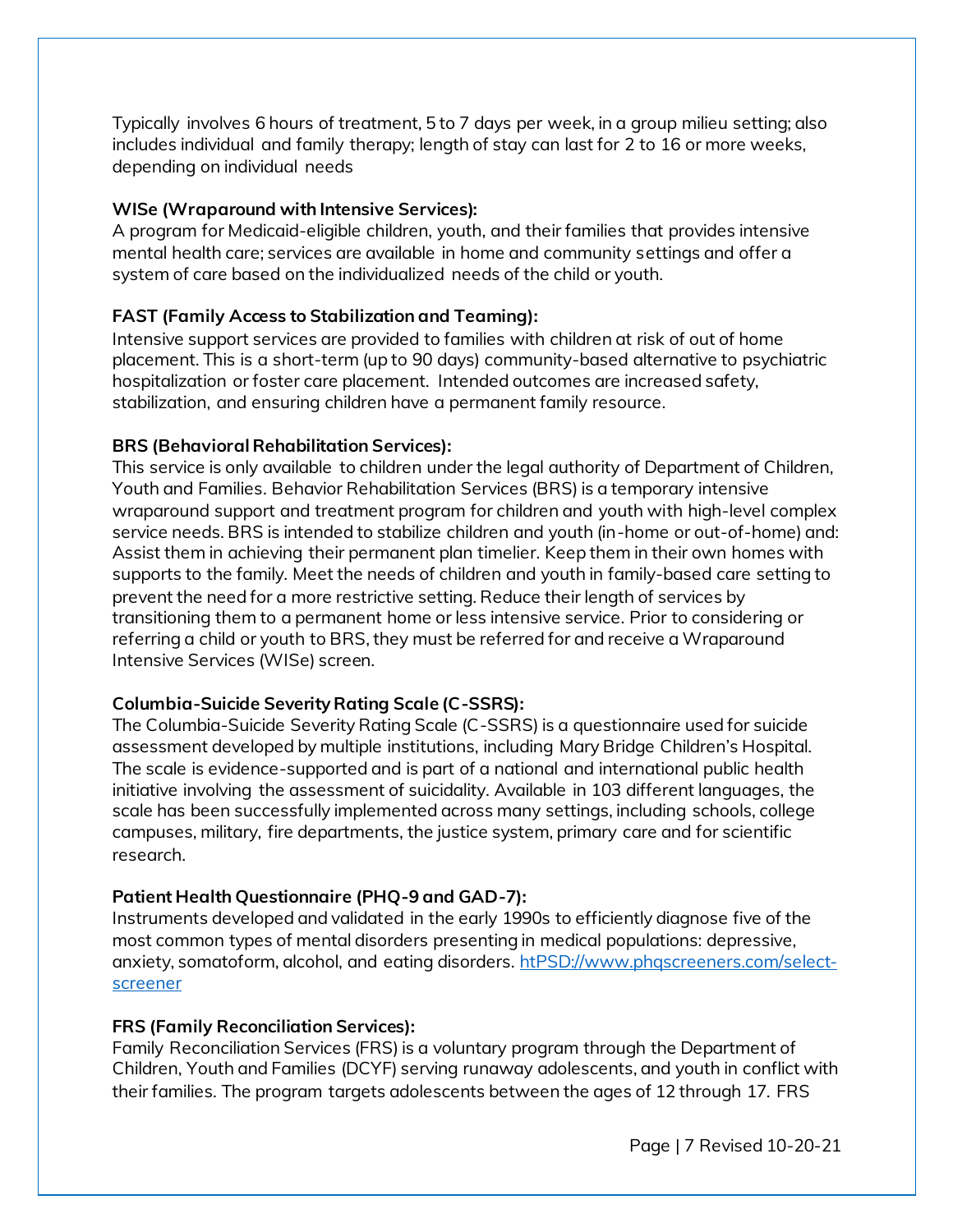services are meant to resolve crisis situations and prevent unnecessary out of home placement. They are not long-term services. The services will assess and stabilize the family's situation. The goal is to return the family to a pre-crisis state and to work with the family to identify alternative methods of handling similar conflicts. If longer-term service needs are identified, FRS will help facilitate getting the youth and his/her family into ongoing services. FRS services may include, but are not limited to:

- o Short-term family counseling
- o Crisis Residential Center (CRC) services
- o Referrals for substance abuse treatment and/or counseling
- o Referrals for mental health services
- o Short-term placement
- o Family Assessments in conjunction with juvenile court services

# **ARY (At-Risk Youth) Petition:**

An At-Risk Youth (ARY) petition is a request from a child's parent or legal guardian to the Juvenile Court to assist the parent in maintaining the health and safety of their youth or the youth they are legally responsible for. ARY petitions can be filed for youth who are under the age of 18 and at least one of the following:

- o Absent from home for at least 72 consecutive hours without parental consent
- o Beyond parental control to the extent that his/her behavior threatens the health, safety or welfare of the child or any other person
- $\circ$  Has a substance abuse problem for which there are no pending criminal charges related to the substance abuse; and
- o The petitioner has the right to legal custody

# **CHINS (Child in Need of Services) Petition:**

The purpose of a Child in Need of Services (CHINS) petition is to obtain a court order mandating placement of a child in a residence other than the home of his/her parent because a serious conflict exists between the parent and child. The placement is temporary, and the goal of CHINS is reunification of the family. This action is taken when the conflict in the home cannot be resolved and reasonable efforts have been made to prevent removal of the child from the parental home. CHINS petitions may be filed by a child under 18, parent/legal guardian, or the Department of Social and Health Services (DSHS).

\*The petitioner MUST have had contact with Family Reconciliation Services (FRS) and be able to provide a Family Assessment verification with the Child in Need of Services petition. Please call FRS at (253) 983-6100 or 1-800-422-7517. If you are calling after 4:30pm on a weekend or holiday, call 1-800-562-5624.

# **SAY (Sexually Aggressive Youth) RCW 74.13.075:**

Juveniles who: (a) Have been abused and have committed a sexually aggressive act or other violent act that is sexual in nature; and (i) Are in the care and custody of the state or a federally recognized Indian tribe located within the state; or (ii) Are the subject of a proceeding under chapter 13.34 RCW or a child welfare proceeding held before a tribal court located within the state; or (b) Cannot be detained under the juvenile justice system due to being under age twelve and incompetent to stand trial for acts that could be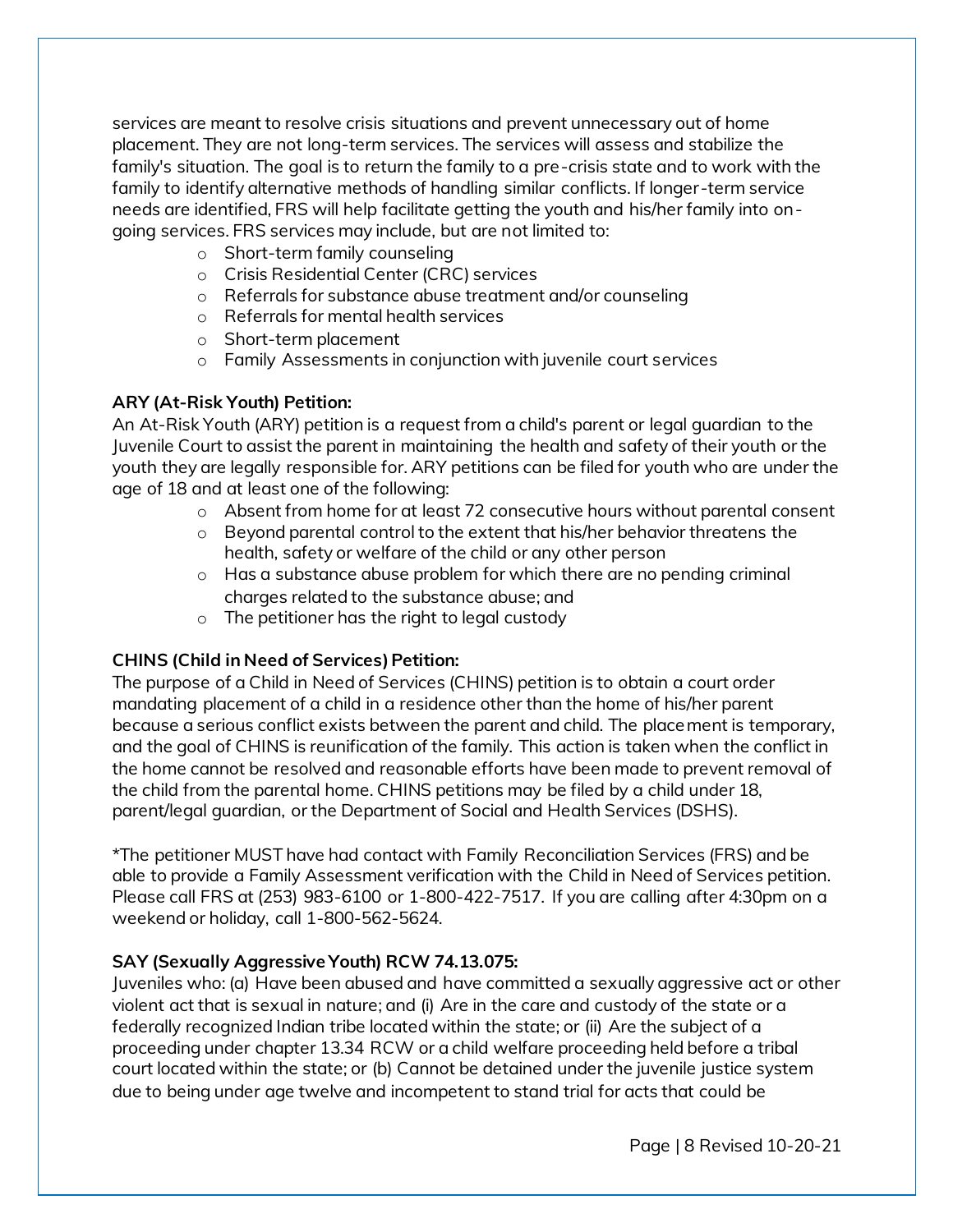prosecuted as sex offenses as defined by RCW 9.94A.030 if the juvenile was over twelve years of age, or competent to stand trial if under twelve years of age. For more information: [htPSD://apps.leg.wa.gov/RCW/default.aspx?cite=74.13.075](https://apps.leg.wa.gov/RCW/default.aspx?cite=74.13.075)

#### **CRC (Crisis Residential Centers):**

Crisis residential centers (CRC's) are short-term, semi-secure facilities for runaway youth, and adolescents in conflict with their families. Youth cannot remain in a CRC more than 15 consecutive days.

#### **Behavioral Health Legal Definitions:**

#### **Adolescent:**

Any minor between the ages of 13 and 17

#### **Age of Consent:**

Minors aged 13+ can consent to behavioral health services without the consent of their parent or guardian

#### **Parent/Caregiver (RCW 71.34.020):**

An adult who is authorized to make health care decisions for the adolescent including:

- $\circ$  Those given a signed authorization to make health care decisions for the adolescent
- o A stepparent who is involved in caring for the adolescent
- o A kinship caregiver who is involved in caring for the adolescent or
- $\circ$  Another relative who is responsible for the health care of the adolescent, who may be required to provide a declaration under penalty of perjury stating that he or she is a relative responsible for the health care of the adolescent pursuant to RCW 9A.72.085

#### **Medical Necessity:**

(a) "a service reasonably calculated to diagnose, correct, cure or alleviate a MH/SU disorder, or (b) prevent the progression of a MH/SU disorder that endangers life or causes suffering and pain, or results in illness or infirmary or threatens to aggravate a handicap, or causes physical deformity or malfunction, and there is no adequate less restrictive alternative"

Can be defined and perceived differently by the parent, child, school and payers (Medicaid, private insurance).

The standard for acute inpatient hospitalization is very high (I.e. immediate danger to self or others or gravely disabled)

**RCW 701.02.230 and 240 Mental Health Services—Minors—Permitted Disclosures:** Providers can share mental health treatment information to another medical or mental health treating provider or make a referral to a medical/mental health provider without written authorization by the adolescent.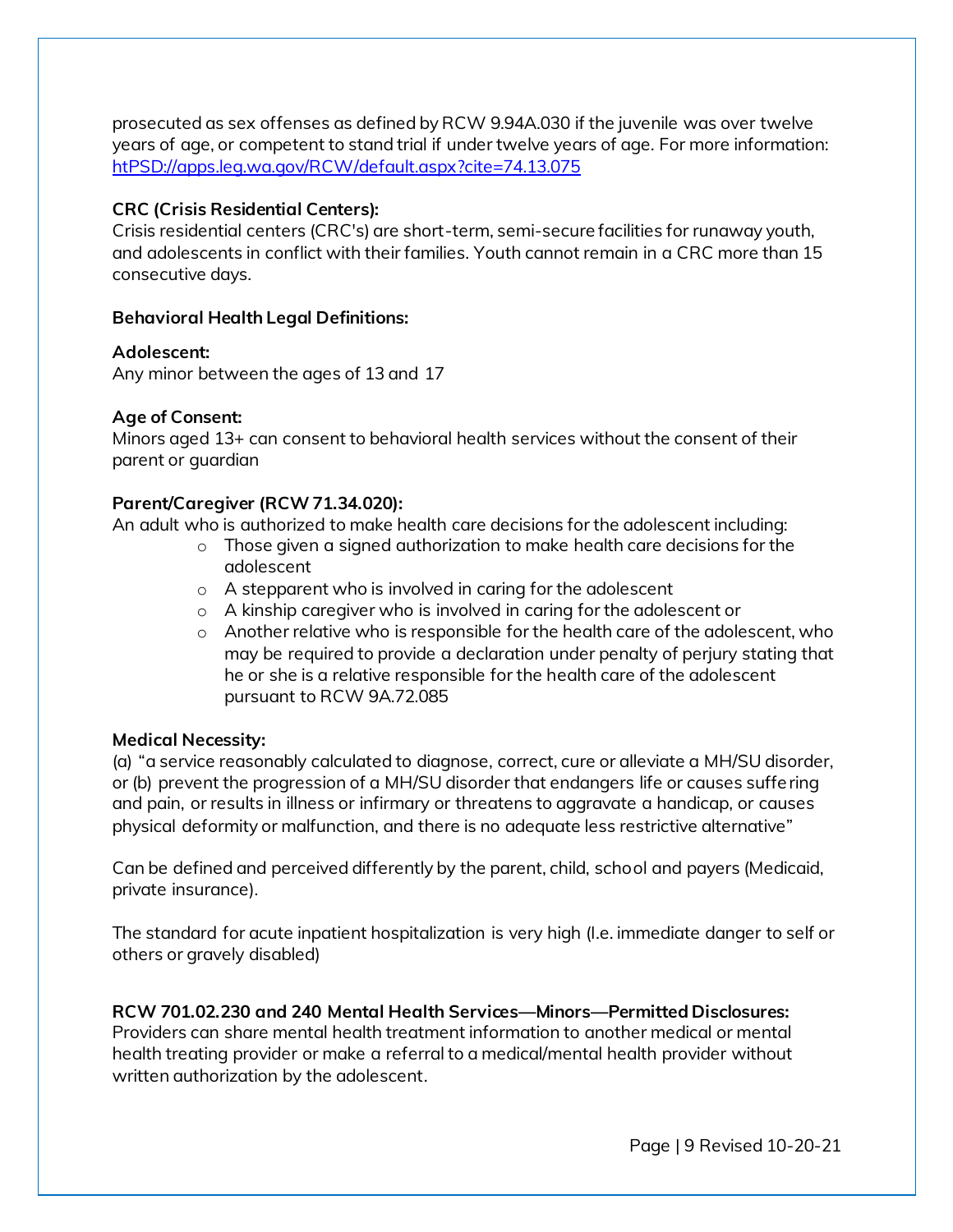Providers can release information to the minor, the minor's parent, and the minor's attorney including those acting as a parent as defied in RCW 7.34.020 for the purposes of familyinitiated treatment. Does not include foster parent

**42 CFR 2:** does NOT defer to state law; requires the minors written consent to disclose SUD treatment information or records

# **Adolescent Initiated Treatment (RCW 71.34.500-530):**

An adolescent, 13 to 18 years old, may request an evaluation for outpatient or inpatient mental health or substance use disorder treatment without parental consent. If the facility agrees with the need for outpatient mental health or substance use disorder treatment, the adolescent may be offered services. An inpatient admission shall occur only if the professional person in charge of the facility concurs with the need for inpatient treatment. For a minor under the age of 13, either parental consent or consent from an approved guardian is required for inpatient treatment.

# **FIT—Family-Initiated Treatment (formerly Parent Initiated Treatment) RCW 71.34.600- 670):**

If an adolescent is under the age of 18, the parent, guardian, stepparent, kinship caregiver, other relative or authorized individual may bring their adolescent to any mental health evaluation and treatment facility, hospital, inpatient facility or an approved substance use disorder (SUD) treatment program and request that a mental health evaluation or substance use disorder assessment be conducted by a professional person to determine whether the adolescent has a mental health or substance use disorder and is in need of inpatient or outpatient treatment. The evaluation in an inpatient setting cannot take longer than 72 hours. Consent of the adolescent is not required for either an outpatient or inpatient mental health or substance use disorder evaluation. Please see new definition of parent RCW 71.34.020(25)(a).

Please note: No provider is obligated to provide treatment to an adolescent under the provisions of FIT. However, an adolescent's refusal to consent to treatment shall not be the sole basis for a facility's decision to decline services.

A parent may seek evaluation and treatment of his or her adolescent without the adolescent's consent across the continuum of care to include:

- $\circ$  Inpatient (services include free standing psychiatric hospital, general acute general hospital, or state psychiatric hospital)
- o Outpatient
- o Intensive Outpatient Treatment
- o Partial Hospitalization
- o Secure Detox Facility or Approved SUD Treatment Program

For providers: there is no obligation to treat an adolescent under FIT but the fact that the adolescent has not consented to treatment may not be the sole basis for refusing. Medical necessity is required for admission.

# **Involuntary Treatment (RCW 71.34.700-795)**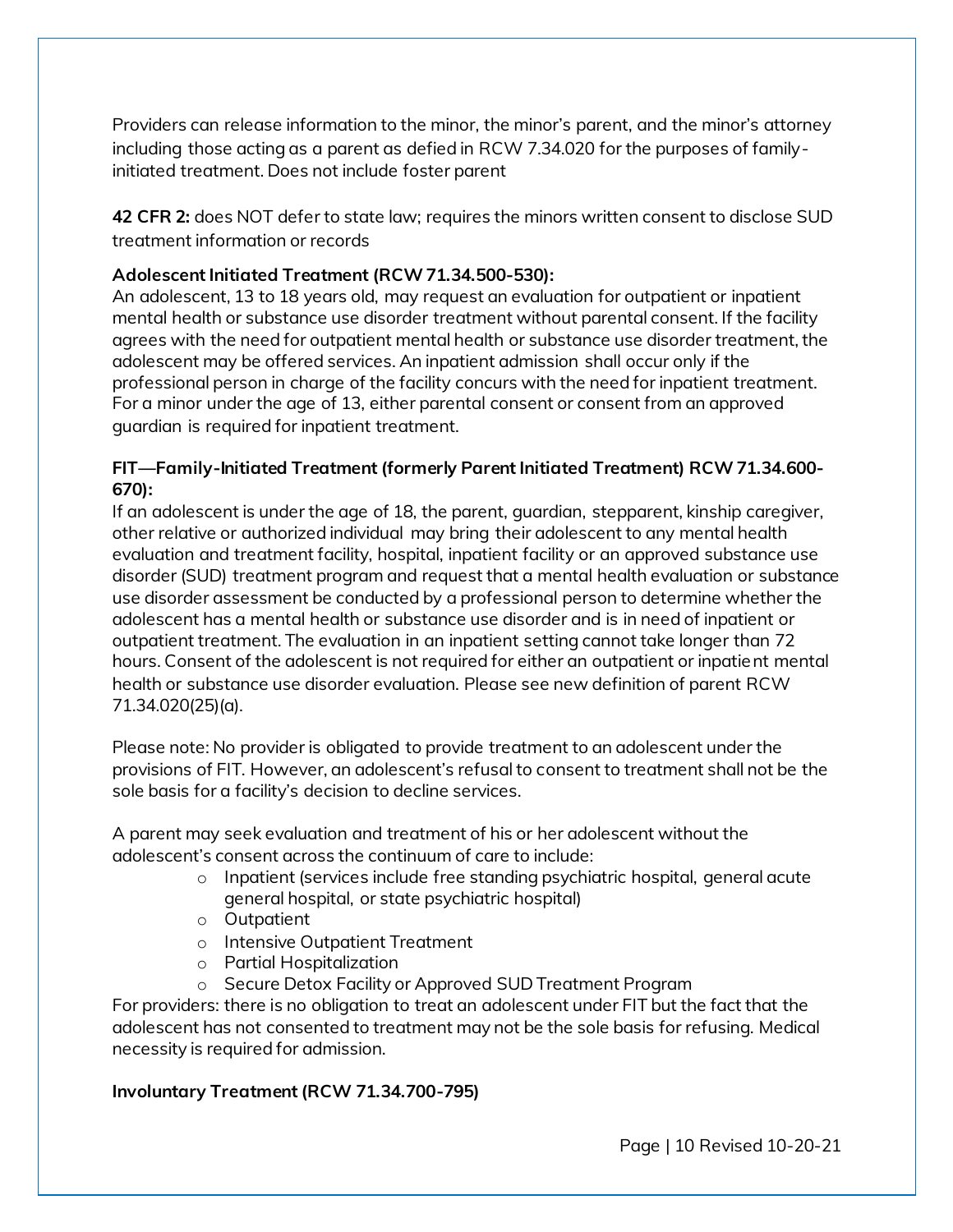If an adolescent 13 years or older presents a likelihood of serious harm to themselves or others, who is gravely disabled and may be in need of immediate mental health or substance use inpatient treatment and refuses to consent to a voluntary admission, the adolescent may be held for up to 12 hours to enable a DCR to evaluate the adolescent for possible involuntary commitment. If no voluntary or less restrictive treatment alternatives are available, and the DCR determines that the adolescent presents a likelihood of serious harm or is gravely disabled, as a result of a mental health or substance use disorder, the adolescent may be held at a facility. An adolescent may only be subject to involuntary commitment for substance use disorder treatment if a secure withdrawal management and stabilization facility or approved substance use disorder treatment program is available and has adequate space for the adolescent.

If the adolescent is already admitted to an inpatient mental health or substance use treatment facility, they may be seen by a mental health or substance use disorder professional and the staff within 24 hours to determine whether to pursue involuntary commitment court proceedings. Under involuntary treatment act, the adolescent can initially be held for treatment up to 72 hours, excluding weekends and holidays. During this time, the facility may petition the court to have the adolescent committed for an additional fourteen days, if it is believed further treatment is necessary. At the end of the 14 days, the facility may file a petition for up to 180 days of additional inpatient treatment.

If the DCR does not hold the adolescent, the parent or guardian may seek review of the decision, pursuant to 71.05.201, by filing notice with the court and providing a copy of the DCR's report and/or notes

# **Joel's Law RCW 71.05:**

This allows a person's immediate family member, legal guardian, or conservator to petition the superior court for initial detention under certain conditions. A Joel's Law Petition may be filed under the following circumstances:

- You are an immediate family member, legal guardian, or conservator of the person that you seek detained. The law defines "immediate family member" as a spouse, domestic partner, child, stepchild, parent, stepparent, grandparent, or sibling;
- A Designated Mental Health Professional (DMHP) has investigated and decided not to detain that person for evaluation and treatment; or
- It has been 48 hours since the DMHP received a request for investigation, and the DMHP has not taken action to have the person detained.

# **Ricky's Law RCW 71.05 and RCW 71.34:**

Designated Crisis Responders will be able to detain a person who meets the Ricky's Law RCW 71.05 and RCW 71.34: Designated Crisis Responders will be able to detain a person who meets the criteria for involuntary treatment due to a substance use disorder to a secure withdrawal management and stabilization facility if there is space available.

\*in order for a person to be detained under Ricky's Law a secure detox bed must be available and a person cannot be held on a Single Bed Certification (SBC). There are currently no adolescent secure detox beds available in Washington State.

# **DRC (Designated Crisis Responder):**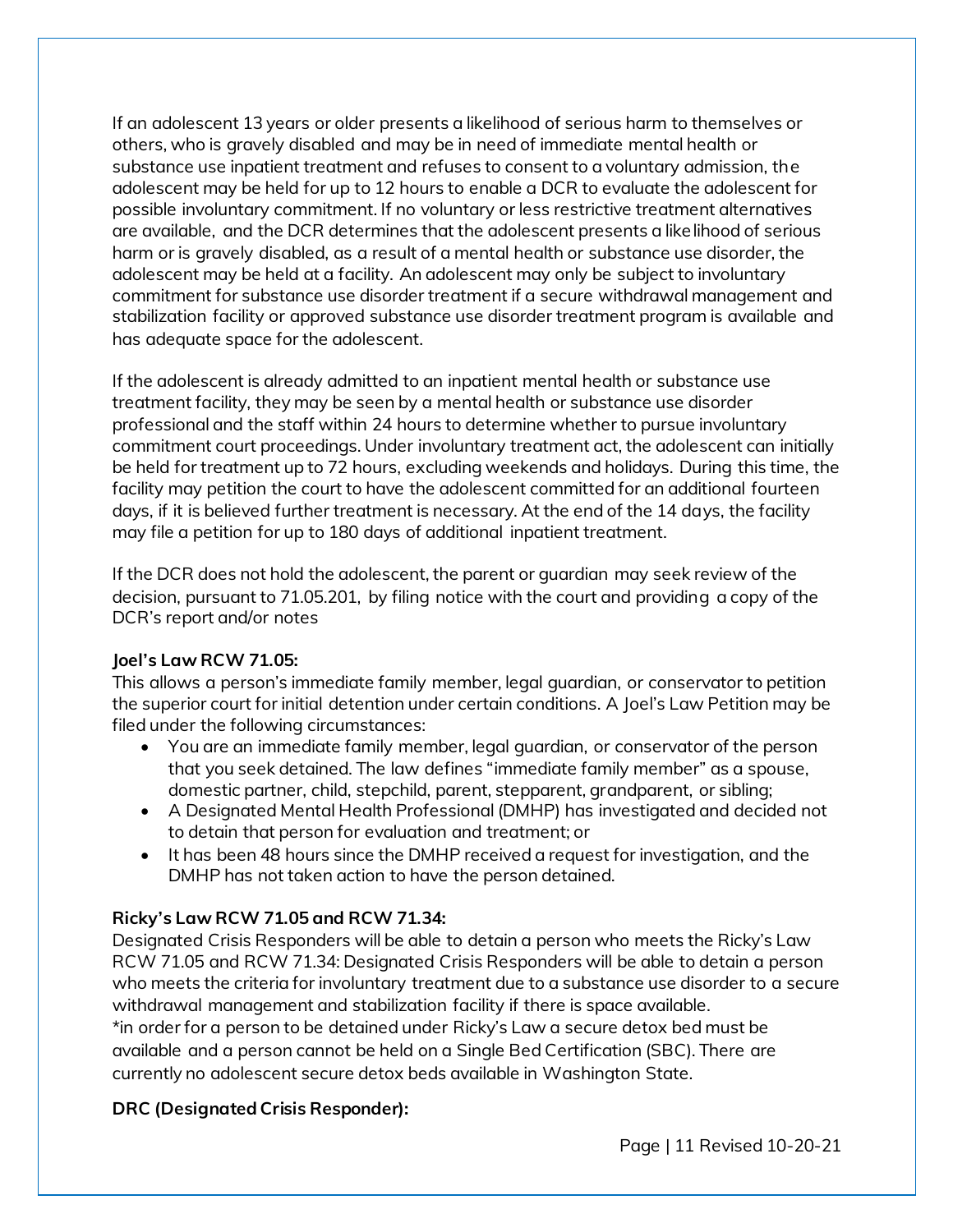Determine if the person presents a harm to self/others/property, or is gravely disabled and is at imminent risk, or if there is a nonemergent risk due to a substance use disorder or mental disorder, or needs assisted outpatient behavioral health treatment

#### **Co-Responders:**

The Co-responder program operates as part of a law enforcement agencies. The coresponders are DCRs which are imbedded with the deputies working in the precincts and detachments throughout the county. The co-responders deployed in the field are able to assist law enforcement with call de-escalation and move the participant toward services rather than jail. The network established provides the linkage to services such as medical treatment, behavioral mental health services, job and housing placement assistance and other needs.

# **Commonly Used Pierce County Acronyms:**

- **KMHPC:** Kids' Mental Health Pierce County
- **PSD: Puyallup School District**
- **YES:** Youth Engagement Services
- **BEST:** Behavioral Education Support Team
- **ED:** Emergency Department
- **PCJC:** Pierce County Juvenile Court
- **CCS:** Catholic Community Services
- **CLR:** Comprehensive Life Resources
- **JBLM:** Joint-Based Lewis McChord
- **CAC:** Child Advocacy Center
- **DCR:** Designated Crisis Responder (formerly DMHP)
- **EMS:** Emergency Medical Services (Ambulance)
- **TPD:** Puyallup Police Department
- **PCSD:** Pierce County Sheriff's Department
- **MOCT:** Mobile Outreach Crisis Team

**ABHU:** Adolescent Behavioral Health Unit (Inpatient)

| Acronym     | <b>Name</b>                                |
|-------------|--------------------------------------------|
| ABA         | <b>Applied Behavioral Analysis</b>         |
| ACA         | Affordable Care Act                        |
| <b>ACEs</b> | Adverse Childhood Experiences              |
| <b>BHAS</b> | <b>Behavioral Health Assessment System</b> |

Page | 12 Revised 10-20-21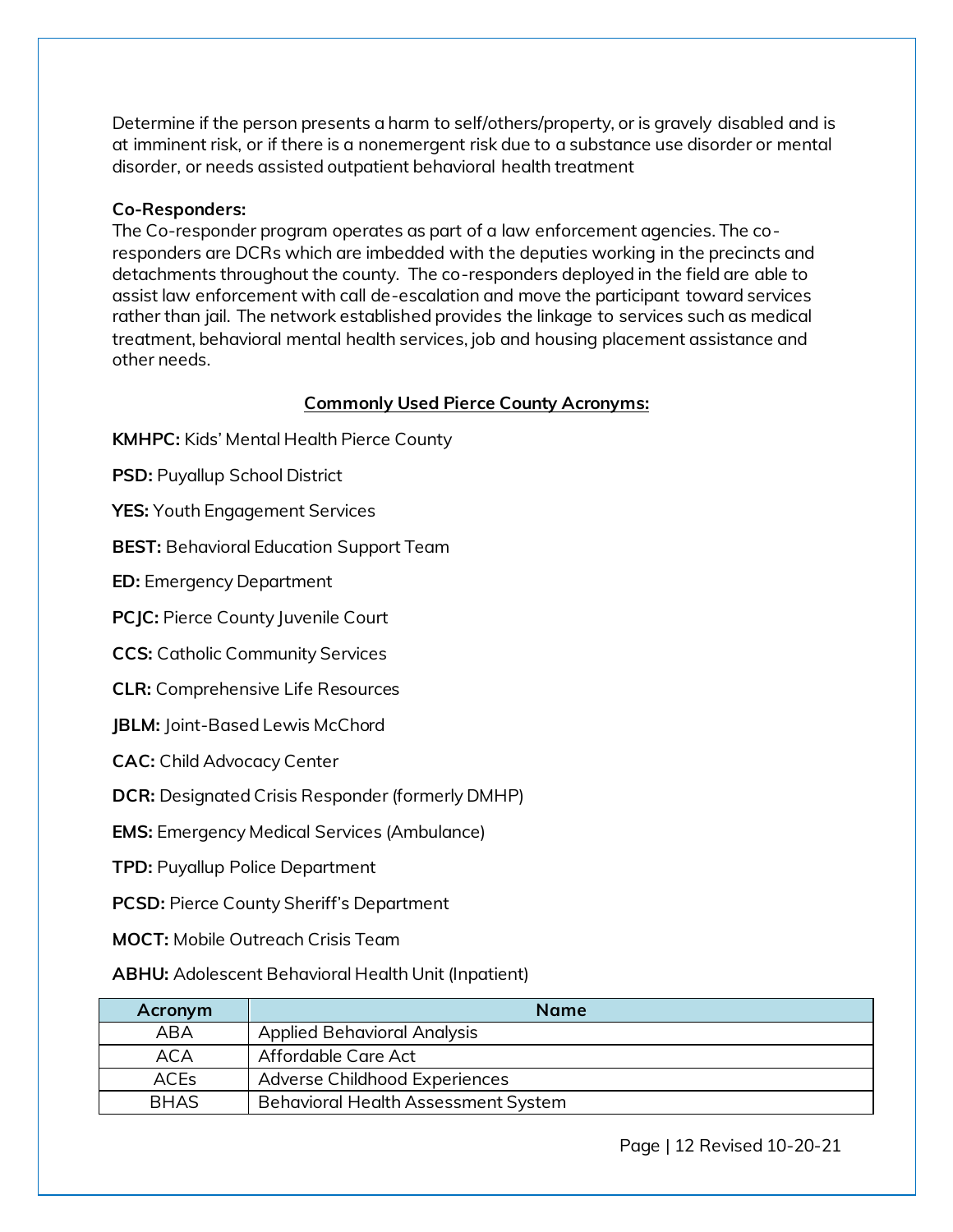| <b>BHO</b>    | <b>Behavioral Health Organization</b>                        |
|---------------|--------------------------------------------------------------|
| <b>CANS</b>   | <b>Child Adolescent Needs and Strengths</b>                  |
| <b>CD</b>     | <b>Chemical Dependency</b>                                   |
| <b>CFT</b>    | Child and Family Team                                        |
| <b>CIIBS</b>  | Children's Intensive In-home Behavior Support                |
| <b>CLIP</b>   | Children's Long-term Inpatient Programs                      |
| <b>CMHA</b>   | <b>Community Mental Health Agency</b>                        |
| <b>CSIT</b>   | Cross-System Initiatives Team                                |
| CSO           | <b>Community Service Office</b>                              |
| <b>DBHR</b>   | Division of Behavioral Health and Recovery                   |
| <b>DCYF</b>   | Department of Children Youth and Families                    |
| <b>DDA</b>    | Developmental Disabilities Administration                    |
| <b>DOH</b>    | Department of Health                                         |
| <b>DSHS</b>   | Department of Social and Health Services                     |
| E/RBP         | <b>Evidence- and Research-Based Practices</b>                |
| <b>EBPI</b>   | <b>Evidence Based Practice Institute</b>                     |
| <b>CBHELT</b> | Children's Behavioral Health Executive Leadership Team       |
| EQA           | <b>Evaluation and Quality Assurance</b>                      |
| <b>EQRO</b>   | Evaluation and Quality Review Organization                   |
| FB(G)         | <b>Federal Block Grant</b>                                   |
| <b>FFT</b>    | <b>Functional Family Therapy</b>                             |
| <b>FIMC</b>   | <b>Fully Integrated Managed Care</b>                         |
| <b>FIT</b>    | <b>Family Integrated Transitions</b>                         |
| <b>FSAOs</b>  | <b>Family Support and Advocacy Organizations</b>             |
| <b>FYSPRT</b> | Family Youth System Partner Round Table                      |
| <b>GATE</b>   | Graduation, a Team Effort                                    |
| <b>HCA</b>    | <b>Health Care Authority</b>                                 |
| HO            | <b>Healthy Options Managed Care Plans</b>                    |
| <b>IEP</b>    | <b>Individualized Education Plans</b>                        |
| <b>ICM</b>    | <b>Integrated Case Management</b>                            |
| LEP           | <b>Limited English Proficient</b>                            |
| LHJ           | Local Health Jurisdictions                                   |
| <b>MARS</b>   | Children's Multi-System Acute Resource Solutions (MARS) Team |
| <b>MCE</b>    | <b>Managed Care Entity</b>                                   |
| <b>MCO</b>    | <b>Managed Care Organization</b>                             |
| <b>MH</b>     | <b>Mental Health</b>                                         |
| <b>MOU</b>    | Memorandum of Understanding                                  |
| <b>MST</b>    | Multi-systemic Therapy                                       |
| <b>NOA</b>    | Notice of Action                                             |
| <b>OCP</b>    | Office of Consumer Partnerships                              |
| <b>OSPI</b>   | Office of Superintendent of Public Instruction               |
| PAL           | <b>Partnership Access Line</b>                               |
| <b>PCIT</b>   | Parent-Child Interaction Therapy                             |

Page | 13 Revised 10-20-21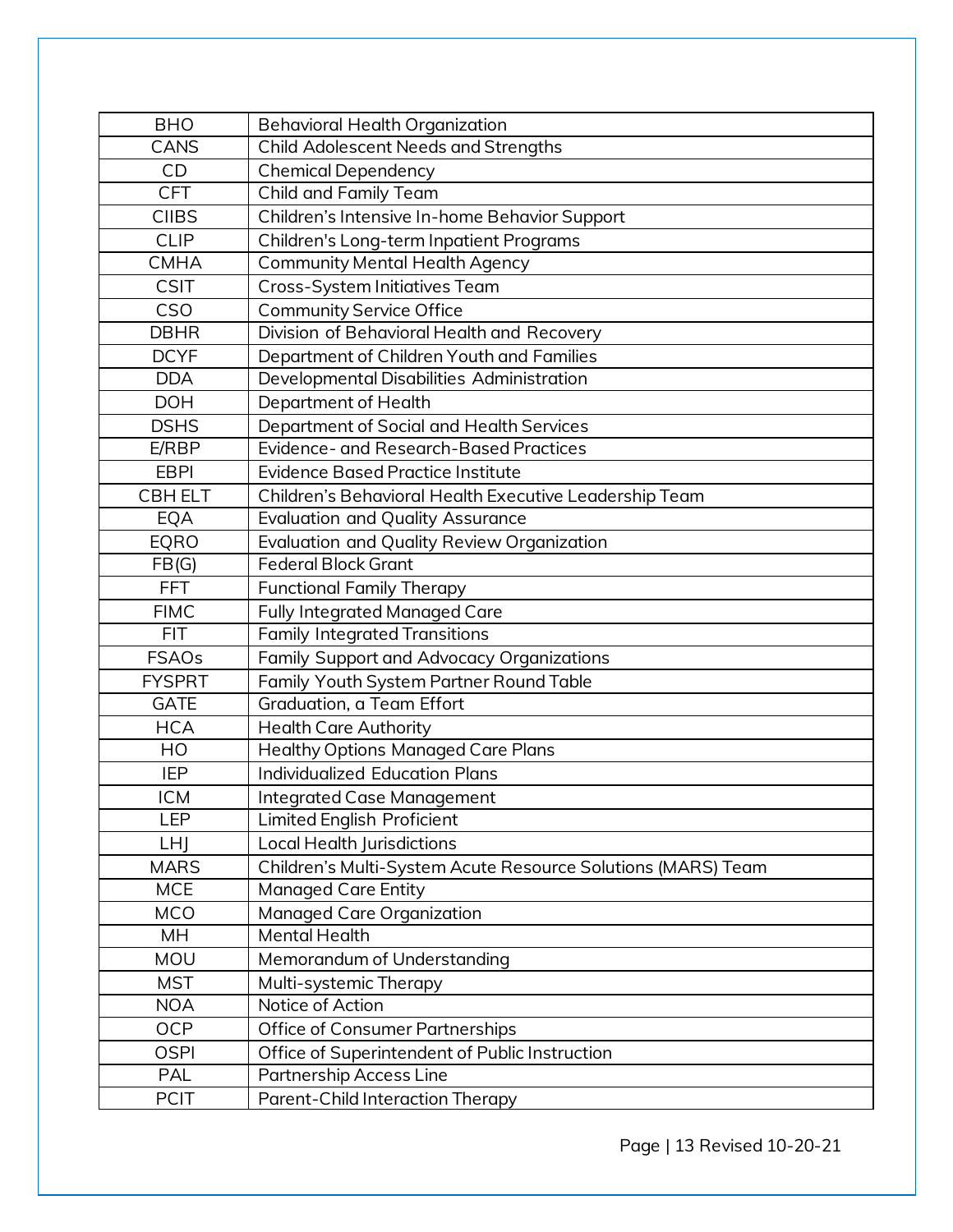| <b>PIHP</b>   | Pre-Paid Inpatient Health Plan                                           |
|---------------|--------------------------------------------------------------------------|
| <b>PBS</b>    | <b>Positive Behavioral Supports</b>                                      |
| <b>PSU</b>    | <b>Portland State University</b>                                         |
| QI            | Quality Improvement                                                      |
| QMP           | <b>Quality Management Plan</b>                                           |
| <b>QSR</b>    | <b>Quality Service Review</b>                                            |
| $RA$ -JR      | Rehabilitation Administration - Juvenile Rehabilitation                  |
| <b>RDA</b>    | <b>Research and Data Analysis</b>                                        |
| <b>RFI</b>    | <b>Request for Information</b>                                           |
| <b>RFP</b>    | <b>Request for Proposal</b>                                              |
| <b>ROSC</b>   | Recovery Oriented Systems of Care                                        |
| <b>RCL</b>    | Roads to Community Living program                                        |
| <b>RCW</b>    | Revised Code of Washington                                               |
| <b>SAMHSA</b> | Substance Abuse and Mental Health Services Administration                |
| <b>SED</b>    | Serious emotional disturbances                                           |
| <b>SERI</b>   | <b>Service Encounter Reporting Instructions</b>                          |
| <b>SMI</b>    | Serious mental illness                                                   |
| <b>SOC</b>    | <b>System of Care</b>                                                    |
| <b>SPA</b>    | State Plan Amendment (Medicaid)                                          |
| <b>SUD</b>    | Substance Use Disorder                                                   |
| SYT-I         | <b>State Youth Treatment-Implementation Grant</b>                        |
| TF CBT        | Trauma Focused Cognitive Behavioral Therapy                              |
| <b>T/TA</b>   | <b>Training and Technical Assistance</b>                                 |
| T.R.          | Initials of the lead plaintiff in the T.R. vs. Strange and Birch lawsuit |
| <b>TRIAGe</b> | T.R. Implementation Advisory Group                                       |
| <b>UW</b>     | University of Washington                                                 |
| <b>WAC</b>    | Washington Administrative Code                                           |
| WaDads        | Washington Dads                                                          |
| WISe          | Wraparound with Intensive Services                                       |
| WSU           | <b>Washington State University</b>                                       |